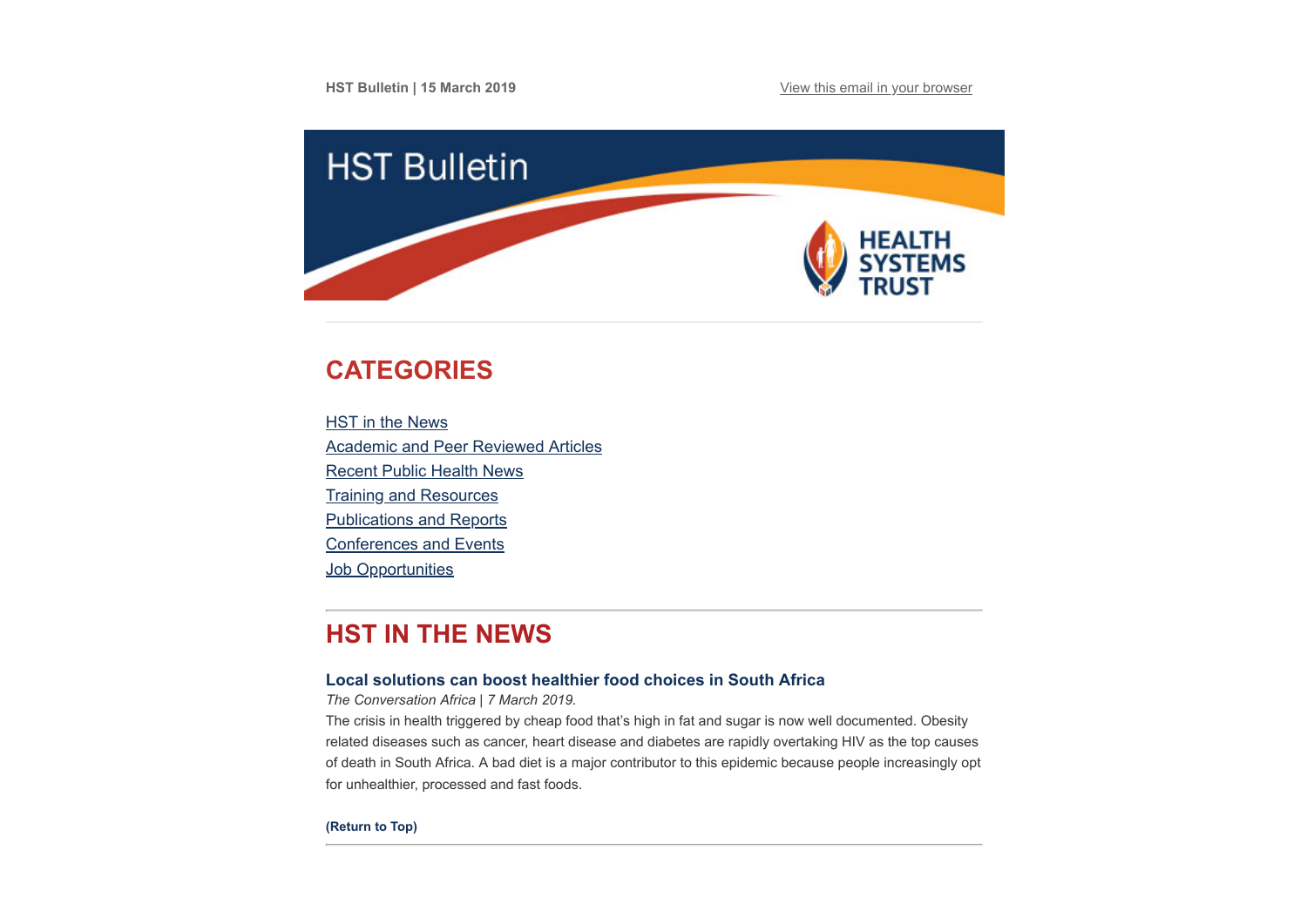# <span id="page-1-0"></span>**ACADEMIC AND PEER REVIEWED ARTICLES**

## **[Stock-outs of antiretroviral and tuberculosis medicines in South Africa: A national](https://journals.plos.org/plosone/article?id=10.1371/journal.pone.0212405) cross-sectional survey**

*PlosOne | Published: 12 March 2019.*

*Bella Hwang, Amir Shroufi, Tinne Gils, Sarah Jane Steele, Anna Grimsrud, Andrew Boulle, Anele Yawa, Sasha Stevenson, et al*

HIV and TB programs have rapidly scaled-up over the past decade in Sub-Saharan Africa and uninterrupted supplies of those medicines are critical to their success. However, estimates of stock-outs are largely unknown. This survey aimed to estimate the extent of stock-outs of antiretroviral and TB medicines in public health facilities across South Africa, which has the world's largest antiretroviral treatment (ART) program and a rising multidrug-resistant TB epidemic.

## **[Digital depression screening in HIV primary care in South Africa: mood in retroviral](https://www.cambridge.org/core/journals/global-mental-health/article/digital-depression-screening-in-hiv-primary-care-in-south-africa-mood-in-retroviral-application-monitoring-mir-iam/8D0D436A15327694EEFE00DDA99F3880/core-reader) + application monitoring [MIR + IAM]**

*Global Mental Health | Published: 28 January 2019.*

*RV Passchier, SE Owens, MN Wickremsinhe, N Bismilla, ID Ebuenyi* Integrating mental health care into HIV services is critical to addressing the high unmet treatment needs for people living with HIV and comorbid major depressive disorder. Introducing routine mental health screening at the primary health care level is a much needed diagonal approach to enhancing HIV care. In low-resource settings with a shortage of mental health care providers, eMental Health may provide a novel opportunity to attenuate this treatment gap and strengthen the health system.

## **Coital frequency and condom use in age-disparate partnerships involving women [aged 15 to 24: evidence from a cross-sectional study in KwaZulu-Natal, South Africa](https://bmjopen.bmj.com/content/9/3/e024362)**

*BMJ Open | Published: 9 March 2019.*

*Gavin George, Brendan Maughan-Brown, Sean Beckett, Meredith Evans, Cherie Cawood, David Khanyile, Kaymarlin Govender, Ayesha BM Kharsany*

This study examines the role of age-disparate partnerships on young women's HIV risk by investigating coital frequency and condom use within age-disparate partnerships involving women aged 15 to 24. A community-based, cross-sectional study was conducted. Participants were randomly selected using a two-stage random sampling method in uMgungundlovu district, KwaZulu-Natal, South Africa, between June 2014 and June 2015.

## **Voluntary medical male circumcision (VMMC) for prevention of heterosexual [transmission of HIV and risk compensation in adult males in Soweto: Findings from](https://journals.plos.org/plosone/article?id=10.1371/journal.pone.0213571) a programmatic setting**

*PlosOne | Published: 7 March 2019.*

*Hillary Mukudu, Janan Dietrich, Kennedy Otwombe, Mmatsie Manentsa, Khuthadzo Hlongwane, Maetal Haas-Kogan, Benn Sartorius, Neil Martinson*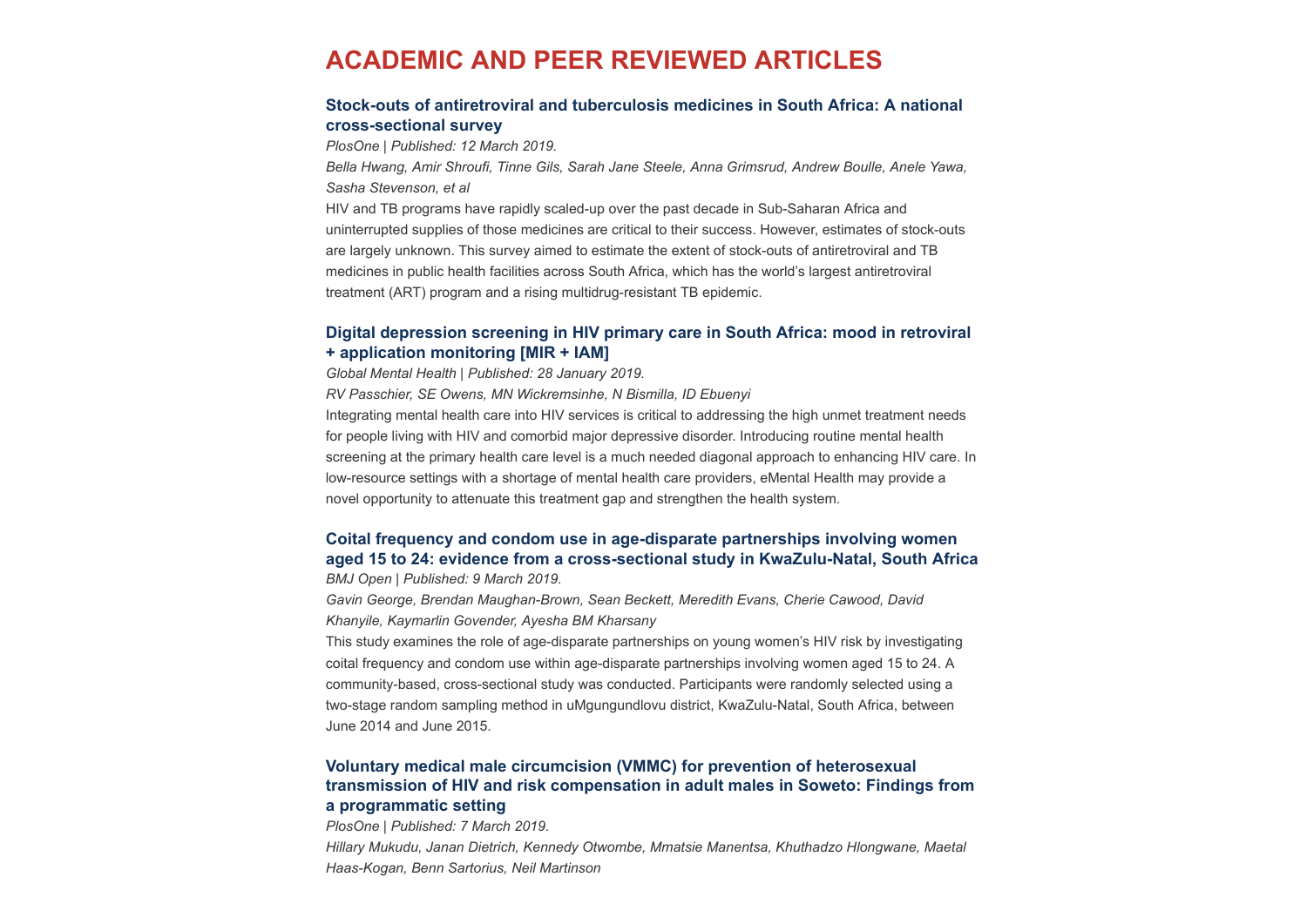Clinical trials have clearly shown a reduction in HIV acquisition through voluntary medical male circumcision (VMMC). However, data assessing risk compensation under programmatic conditions is limited. This was a prospective cohort of HIV seronegative males aged 18–40 years receiving VMMC between November 2012 and July 2014. HIV serostatus was determined pre and post VMMC. Risk compensation was defined as a decrease in condom use at last sex act and/or an increase in concurrent sexual relationships, both measured twelve months post-circumcision.

## **[Evaluating a South African mobile application for healthcare professionals to](https://bmcmedinformdecismak.biomedcentral.com/articles/10.1186/s12911-019-0791-2) improve diagnosis and notification of pesticide poisonings**

*BMC Medical Informatics and Decision Making | Published: 11 March 2019. Siti Kabanda, Hanna-Andrea Rother*

Mobile health is a fast-developing field. The use of mobile health applications by healthcare professionals (HCPs) globally has increased considerably. While several studies in high income countries have investigated the use of mobile applications by HCPs in clinical practice, few have been conducted in lowand middle-income countries. The University of Cape Town developed a pesticide notification guideline which has been adapted and embedded into a South African Essential Medical Guidance mobile application. This study evaluated the usefulness of the guideline within a mobile application for improving the ability of HCPs to diagnose and notify on acute pesticide poisonings (APPs).

## **[Association between the Human Development Index and Millennium Development](https://www.atlantis-press.com/journals/jegh/125905568/view) Goals 6 Indicators in Sub-Saharan Africa from 2000 to 2014: Implications for the New Sustainable Development Goals**

*Journal of Epidemiology and Global Health | Published: 1 December 2018.*

*MLH Mabaso, TP Zama, L Mlangeni, S Mbiza, ZL Mkhize-Kwitshana*

It is important to assess whether regional progress toward achieving the millennium development goals (MDGs) has contributed to human development and whether this has had an effect on the triple burden of disease in the continent. This analysis investigates the association between the human development index (HDI) and co-occurrence of HIV/AIDS, tuberculosis (TB), and malaria as measured by MDG 6 indicators in 35 selected sub-Saharan African countries from 2000 to 2014. The analysis used secondary data from the United Nations Development Programme data repository for HDI and disease data from WHO Global Health observatory data repository.

#### **[\(Return to Top\)](#page-0-0)**

# <span id="page-2-0"></span>**RECENT PUBLIC HEALTH NEWS**

#### **[WHO unveils sweeping reforms in drive towards "triple billion" targets](https://www.who.int/news-room/detail/06-03-2019-who-unveils-sweeping-reforms-in-drive-towards-triple-billion-targets)**

*World Health Organisation | 6 March 2019.*  WHO today announced the most wide-ranging reforms in the Organization's history to modernize and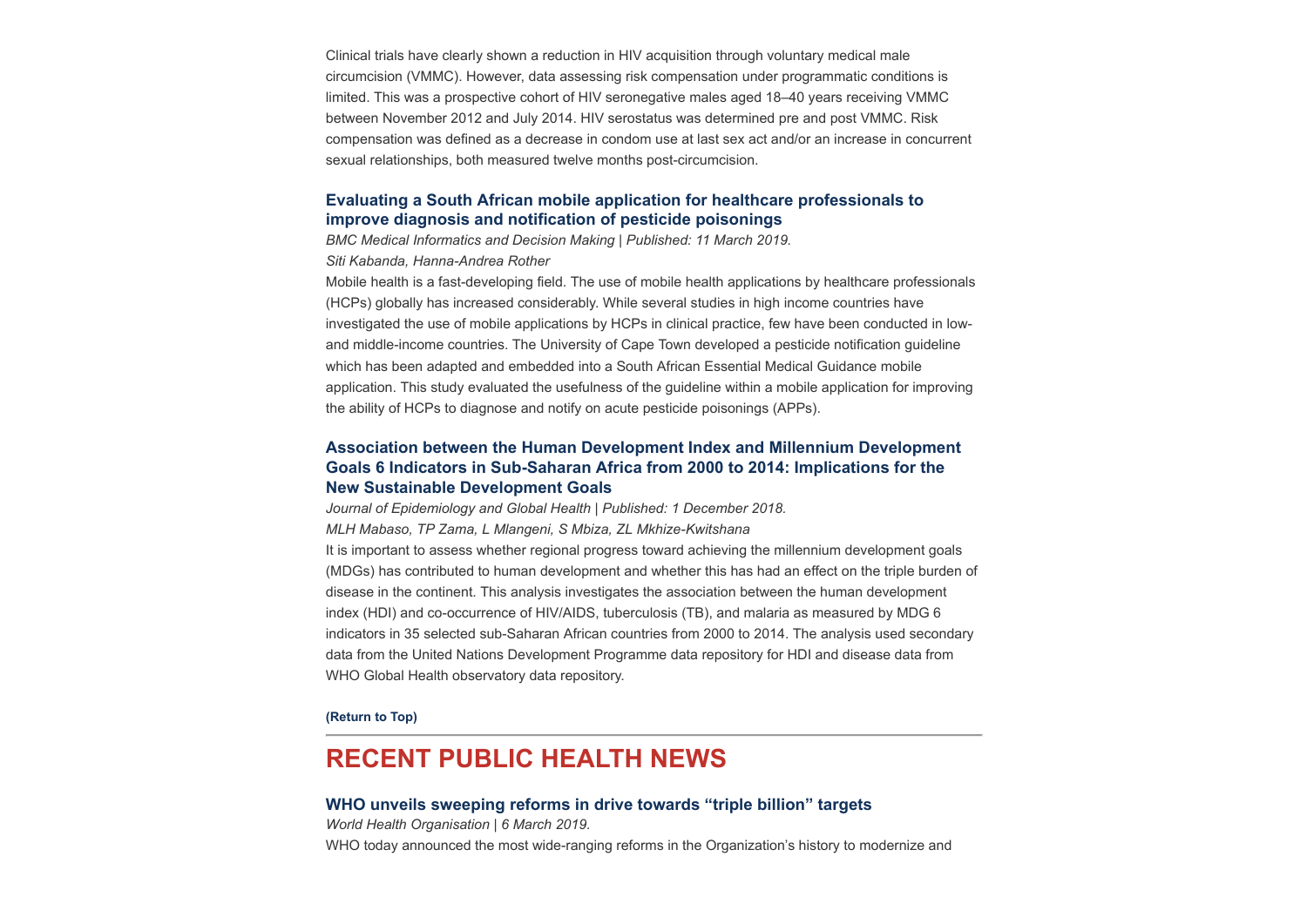strengthen the institution to play its role more effectively and efficiently as the world's leading authority on public health.

## **[Red tape is stifling innovation healthcare in SA](https://www.businesslive.co.za/bd/national/health/2019-03-12-red-tape-is-stifling-innovation-healthcare-in-sa/)**

### *BD Live | 12 March 2019.*

SA's tight regulatory environment poses a challenge to the roll out of new health technology, putting a damper on initiatives that could provide cheaper care to more people, a senior government official conceded on Tuesday.

## **[This president is putting his money where his mouth is when it comes to an NHI](https://bhekisisa.org/article/2019-03-12-00-mali-to-provide-free-healthcare-for-children-under-five-contraception?utm_source=Global+Health+NOW+Main+List&utm_campaign=9c4cdf8b76-EMAIL_CAMPAIGN_2019_03_12_12_37&utm_medium=email&utm_term=0_8d0d062dbd-9c4cdf8b76-2811001)**

*Bhekisisa | 12 March 2019.*

Mali joins the ranks of countries such as Sierra Leone, South Africa & Burkina Faso to provide free healthcare to moms and tots.

## **[There will always be medico-legal claims— and the NHI needs to take that into](https://www.dailymaverick.co.za/opinionista/2019-03-08-there-will-always-be-medico-legal-claims-and-the-nhi-needs-to-take-that-into-account/) account**

#### *Daily Maverick | 7 March 2019.*

With the publication of the National Health Insurance Bill, proposed amendments to the Medical Schemes Act, and the anticipation of amendments to another 12 or so pieces of legislation needed to implement National Health Insurance, a review of the funding of medico-legal claims would also be useful.

### **[Monthly shots control HIV as well as daily pills in two big studies](https://www.statnews.com/2019/03/07/monthly-shots-control-hiv-as-well-as-daily-pills-in-two-big-studies/?utm_source=STAT+Newsletters&utm_campaign=f3bd68afa0-Pharmalot&utm_medium=email&utm_term=0_8cab1d7961-f3bd68afa0-149648021)**

#### *STAT | 7 March 2019.*

SEATTLE — Monthly shots of HIV drugs worked as well as daily pills to control the virus that causes AIDS in two large international tests, researchers reported Thursday [7 March].

### **[New HIV drug safe with preventive TB meds](https://www.health-e.org.za/2019/03/07/new-hiv-drug-safe-with-preventive-tb-meds/)**

*Health-e News | 7 March 2019.*

A new blockbuster HIV drug is safe in combination with a shorter and more effective prescription to prevent deadly tuberculosis (TB), according to breaking research from South Africa.

### **[The London Patient and a Plan to End the H.I.V. Epidemic in the United States](https://www.newyorker.com/news/daily-comment/the-london-patient-and-a-plan-to-end-the-hiv-epidemic-in-the-united-states?utm_source=Global+Health+NOW+Main+List&utm_campaign=4f36c206bf-EMAIL_CAMPAIGN_2019_03_08_02_02&utm_medium=email&utm_term=0_8d0d062dbd-4f36c206bf-2811001)**

#### *The New Yorker | 9 March 2019.*

Stunning success in medicine can be born from abject failure. This week, researchers reported in the journal Nature what they hope will be a triumph: a man in London who had H.I.V. and may have been cured of the infection. This promising outcome is the direct result of earlier, unsuccessful attempts at a cure.

## **[Surviving stigma against all odds](https://www.health-e.org.za/2019/03/13/myth-and-stigma-undermine-treatment-adherence/)**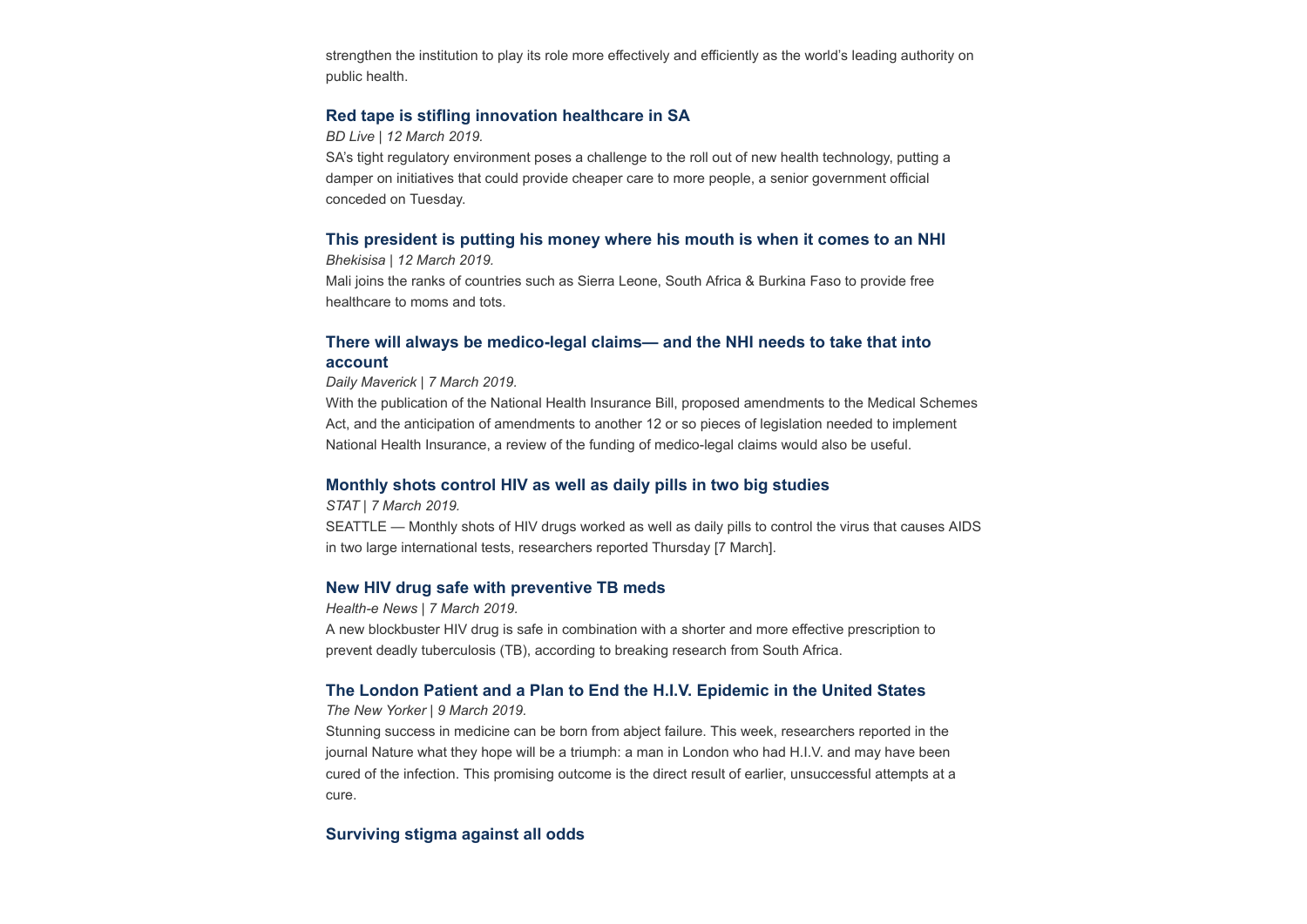*Health-e News | 13 March 2019.*

Traditional medicine, cultural respect, HIV and TB infections are among the many issues that compounded and confused things for a young mother. Despite all these problems, she is happy and grateful that her daughter has survived and is now a healthy 17-year-old who fully understands her need for medication.

**[\(Return to Top\)](#page-0-0)**

# <span id="page-4-0"></span>**TRAINING AND RESOURCES**

## **[Why we need to talk about losing a baby](https://www.who.int/maternal-health/why-we-need-to-talk-about-losing-a-baby)**

*World Health Organisation | March 2019.*

Losing a baby in pregnancy through miscarriage or stillbirth is still a taboo subject worldwide, linked to stigma and shame. Many women still do not receive appropriate and respectful care when their baby dies during pregnancy or childbirth. Here, we share your stories from around the globe. As these first-person accounts show, women who lose their babies are made to feel that should stay silent about their grief, either because miscarriage and stillbirth are still so common, or because they are perceived to be unavoidable.

## **[PODCAST: Did the apartheid government inject black people with HIV? We look to](https://bhekisisa.org/multimedia/2019-03-13-apartheid-could-not-have-played-a-role-in-the-differential-spread-of-hiv) science.**

#### *Bhekisisa | 13 March 2019.*

This month, the New African boasts a shocking headline: "We deliberately spread Aids in South Africa." Could that be true?

**[\(Return to Top\)](#page-0-0)**

## <span id="page-4-1"></span>**PUBLICATIONS AND REPORTS**

### **[Global Influenza Strategy for 2019-2030](http://www.hst.org.za/publications/NonHST%20Publications/Global%20Influenza%20Strategy.pdf)**

*World Health Organisation | 11 March 2019.*

WHO [on 11 March] released a Global Influenza Strategy for 2019-2030 aimed at protecting people in all countries from the threat of influenza. The goal of the strategy is to prevent seasonal influenza, control the spread of influenza from animals to humans, and prepare for the next influenza pandemic.

#### **[\(Return to Top\)](#page-0-0)**

# <span id="page-4-2"></span>**CONFERENCES AND EVENTS**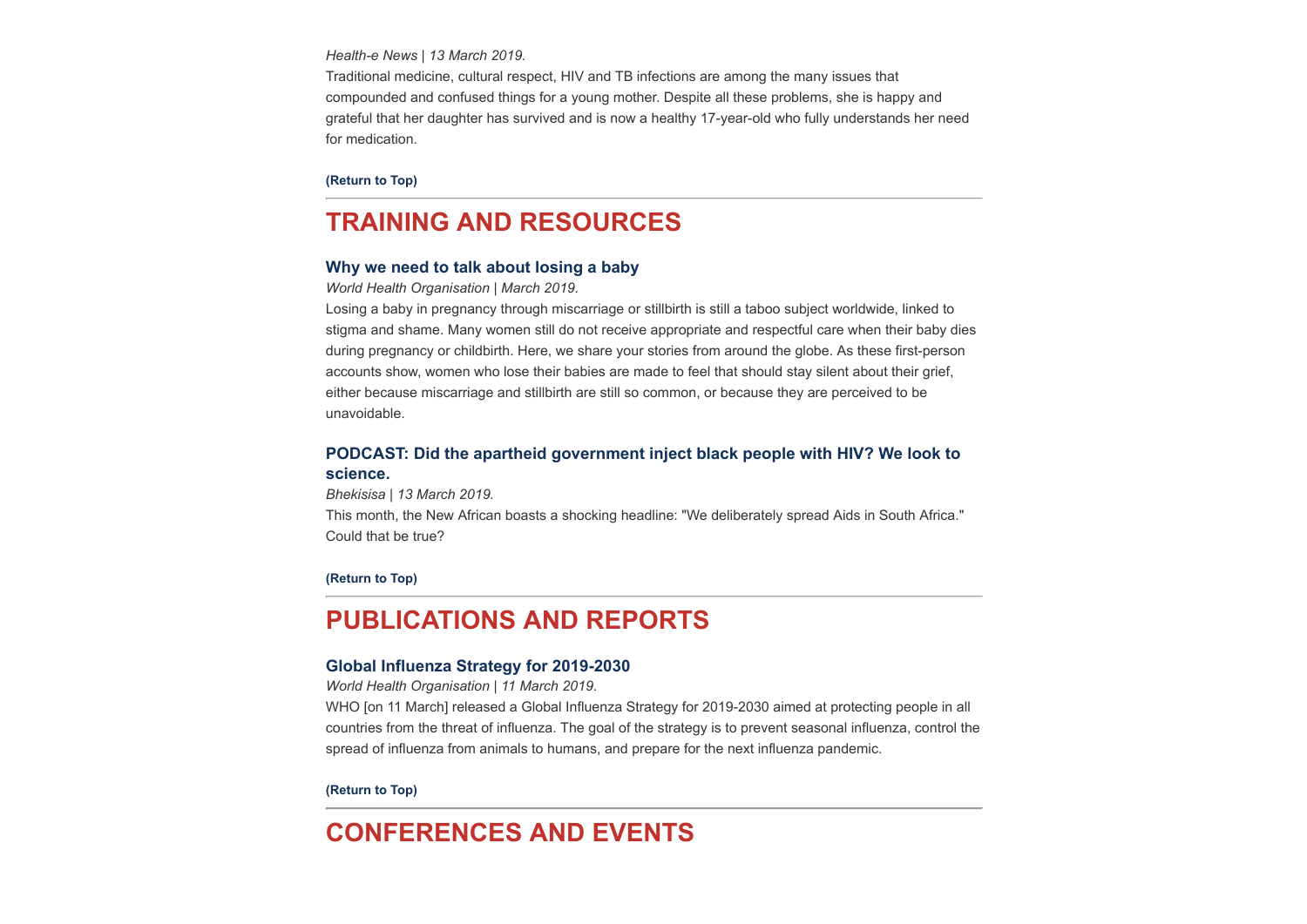#### **[Building Children's Nursing for Africa Conference](http://www.buildingchildrensnursing.co.za/index.php/tophome)**

16-18 April 2019 The River Club, Observatory, Cape Town, South Africa

## **20th [International Workshop on Clinical Pharmacology of HIV, Hepatitis & other Antiviral Drugs](http://www.hst.org.za/Lists/HST%20Events/DispForm.aspx?ID=46)**

14-16 May 2019 The Netherlands

## **[PHASA 2019](http://thandeka@confco.co.za/)**

16-18 September 2019 College of Cape Town, Crawford Campus, Athlone, Cape Town

**[\(Return to Top\)](#page-0-0)**

# **JOB OPPORTUNITIES**

Please click on the job title for more information.

## **[Health Systems Trust: District Information Officer](http://www.hst.org.za/Pages/District-Information-Officer-.aspx)**

Closing Date: 22 March 2019

### **[Health Systems Trust: Nurse Clinicians](http://www.hst.org.za/Pages/Nurse-Clinicians-.aspx)**

Closing Date: 22 March 2019

## **[Health Systems Trust: Health Systems Training Institute \(HSTi\) Director](http://www.hst.org.za/Pages/Director-%E2%80%93-Health-Systems-Training-Institute.aspx)** Closing Date: 22 March 2019

### **[Health Systems Trust: Tropical Epidemiology Group \(TEG\) Fellowship](http://www.hst.org.za/Pages/TROPICAL-EPIDEMIOLOGY-GROUP-(TEG)-FELLOWSHIP.aspx)**

Opportunity for postgraduate training in medical statistics for African Scientists Closing Date: 19 April 2019

**[\(Return to Top\)](#page-0-0)**